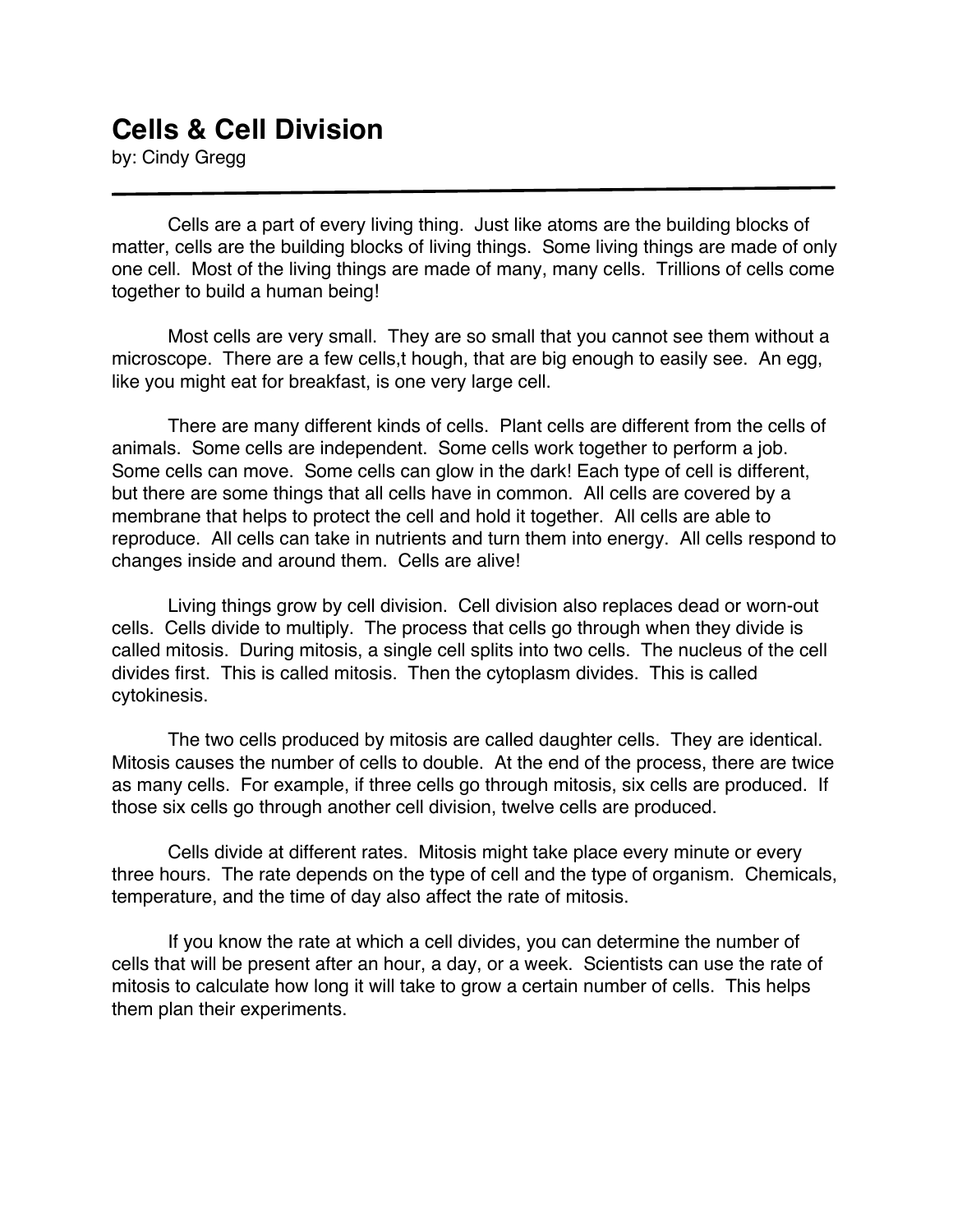| Name: | Science Pd: |
|-------|-------------|
|-------|-------------|

|  | Name: |  |
|--|-------|--|
|  |       |  |

## **Cells & Cell Division**

| 1.<br>What are cells?<br>$\Phi$ The building blocks of living<br>things<br><b>E</b> The building blocks of matter<br>$\circ$ All the same<br><b>ID</b> Always able to be seen using a<br>microscope | 2.<br>is made up of only a single<br>cell.<br><b>A</b> A rock<br><b>E</b> An egg<br><b>C</b> A human<br><b>I</b> All of the above                                                               |
|-----------------------------------------------------------------------------------------------------------------------------------------------------------------------------------------------------|-------------------------------------------------------------------------------------------------------------------------------------------------------------------------------------------------|
| 3.<br>of cells come together to build a<br>human being.<br><b>E</b> Trillions<br><b>E</b> Millions<br><b>C</b> Billions<br><b>I</b> Thousands                                                       | 4. All cells<br>All cells $\overline{\triangle}$ Can take in nutrients and turn<br>them into energy<br><b>E</b> Can move<br><b>C</b> Work together to perform a job<br>$\circ$ all of the above |
| 5. Most of the germs that can make us<br>sick are made of only one cell.<br><b>E</b> False<br><b>E</b> True                                                                                         | 6.<br>cells are different from<br>animal cells<br>(fill in the correct answer)                                                                                                                  |
| 7. How do living things grow?<br>$\Phi$ By cell division<br><b>E</b> One cell splits into two cells<br>$\mathbb{C}$ By a process called mitosis<br><b>ID</b> All of the above                       | What part of the cell divides first?<br>8.<br>(fill in the correct answer)                                                                                                                      |
| 9. Mitosis produces two ______.<br><b>E</b> Father cells<br><b>E</b> Mother cells<br><b>C</b> Daughter cells<br><b>I</b> Brother cells                                                              | 10. All cells divide at the same rate.<br><b>B</b> False<br><b>E</b> True                                                                                                                       |
| 11. What things can affect the rate of<br>mitosis?<br><b>E</b> The kind of organism<br><b>E</b> The type of cell<br><b>C</b> Temperature, chemicals, and the<br>time of day                         | 12. Mitosis causes the <b>number</b> of<br>cells to<br><b>E</b> Double<br><b>E</b> Divide in half<br>C Multiply by five<br><b>I</b> Triple                                                      |